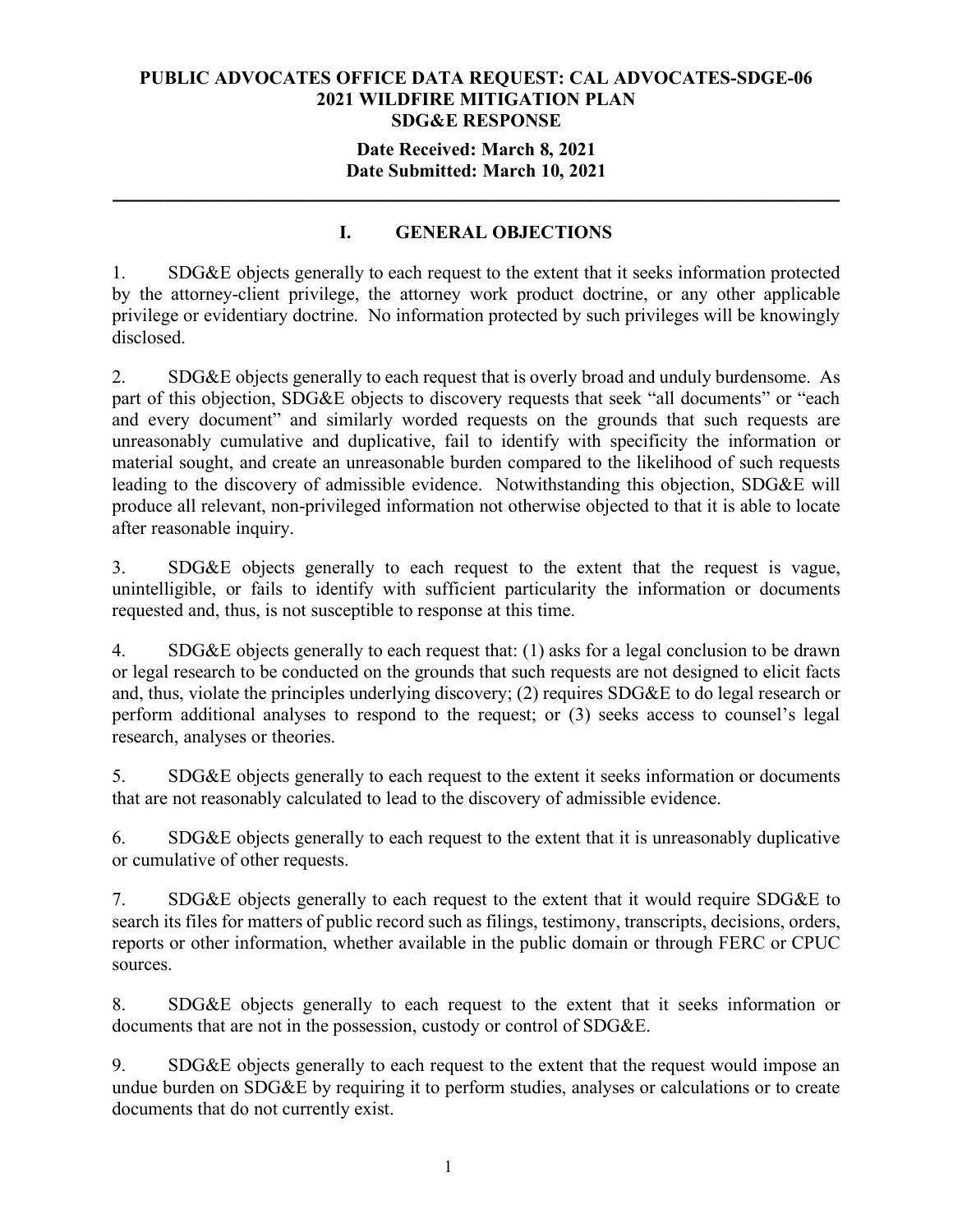### **Date Received: March 8, 2021 Date Submitted: March 10, 2021**

**\_\_\_\_\_\_\_\_\_\_\_\_\_\_\_\_\_\_\_\_\_\_\_\_\_\_\_\_\_\_\_\_\_\_\_\_\_\_\_\_\_\_\_\_\_\_\_\_\_\_\_\_\_\_\_\_\_\_\_\_\_\_\_\_\_\_\_\_\_\_**

10. SDG&E objects generally to each request that calls for information that contains trade secrets, is privileged or otherwise entitled to confidential protection by reference to statutory protection. SDG&E objects to providing such information absent an appropriate protective order.

#### **II. EXPRESS RESERVATIONS**

1. No response, objection, limitation or lack thereof, set forth in these responses and objections shall be deemed an admission or representation by SDG&E as to the existence or nonexistence of the requested information or that any such information is relevant or admissible.

2. SDG&E reserves the right to modify or supplement its responses and objections to each request, and the provision of any information pursuant to any request is not a waiver of that right.

3. SDG&E reserves the right to rely, at any time, upon subsequently discovered information.

4. These responses are made solely for the purpose of this proceeding and for no other purpose.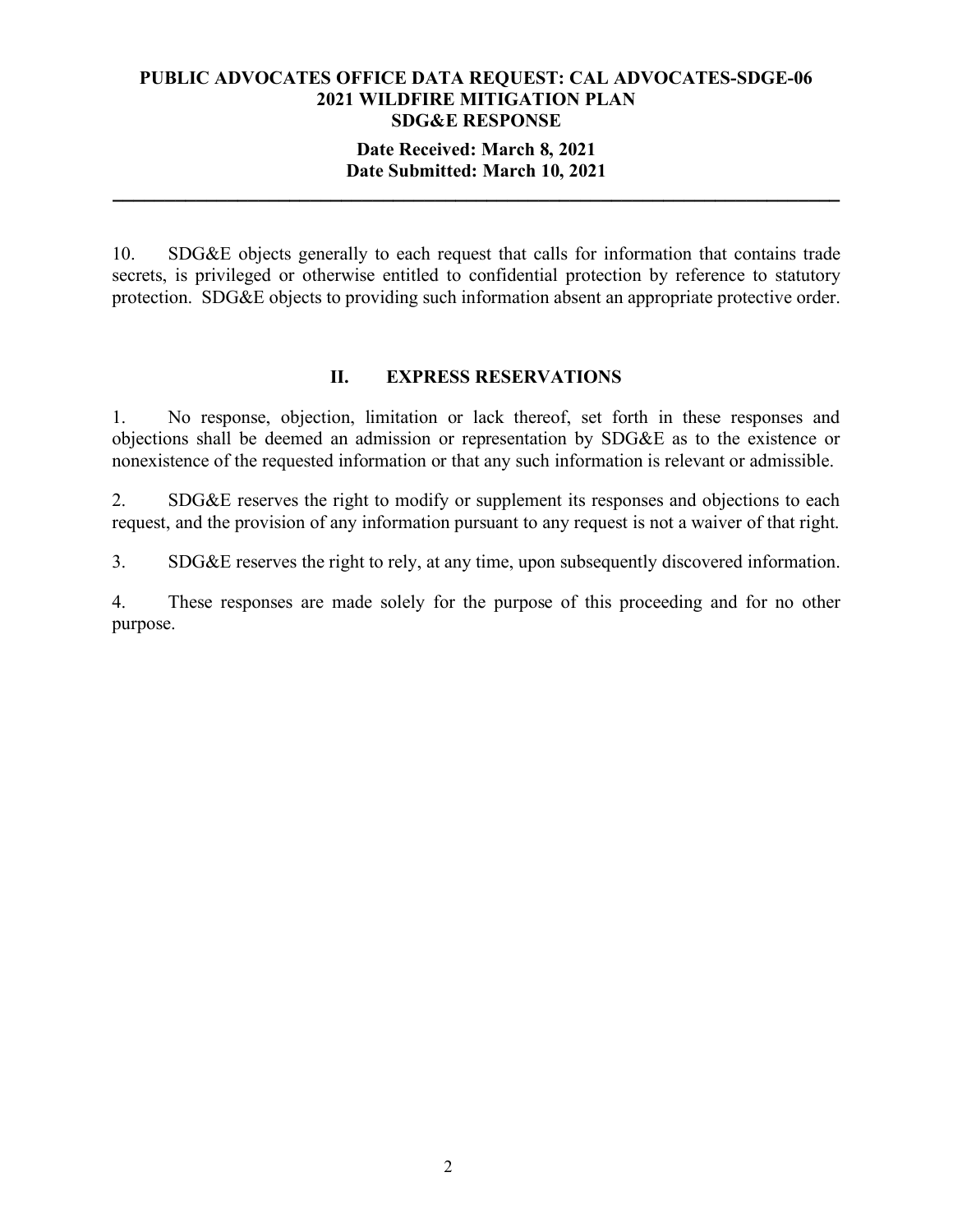## **Date Received: March 8, 2021 Date Submitted: March 10, 2021**

**\_\_\_\_\_\_\_\_\_\_\_\_\_\_\_\_\_\_\_\_\_\_\_\_\_\_\_\_\_\_\_\_\_\_\_\_\_\_\_\_\_\_\_\_\_\_\_\_\_\_\_\_\_\_\_\_\_\_\_\_\_\_\_\_\_\_\_\_\_\_**

# **III. RESPONSES**

The following questions relate to SDG&E's 2021 wildfire mitigation plan (WMP).

# **QUESTION 1:**

Under the program "centralized repository for data," SDG&E's 2021 WMP table 12 includes actual opex spending of \$5.27 million for 2020, and forecast opex of \$19 million for 2021, and \$12.9 million for 2022.

Please provide the following information regarding this program:

- a) What is the overall scope of the program?
- b) Is SDG&E building out the program using internal staff and server resources?
- c) Did SDG&E incur opex related to this initiative in 2020?
- d) Does SDG&E expect to incur opex for this initiative in the years 2021 and 2022?
- e) If the answer to parts c) and d) is yes, where are those costs located within the 2021 WMP filing?
- f) Does SDG&E expect to incur continuing capex on this program after 2022? If so, please provide forecast spending for the years 2023-2026.

#### **OBJECTION:**

SDG&E objects to this request on the grounds set forth in General Objection Nos. 2, 4, 5, and 7. Subject to the foregoing objections, SDG&E responds as follows.

## **RESPONSE 1:**

SDGE reads the above question as "…actual opex capex spending…" and "…forecast opex capex of…"

- a) The overall scope of program is to create a centralized repository for all wildfire related data including electric assets, risk events, weather, vegetation, and metrics in accordance with the CPUC and WSD Data Schema requirements. This program is one of multiple that are running in parallel for the central data repository effort.
- b) SDG&E is using internal resources and vendor services.
- c) Yes, SDG&E did incur capex spending related to this initiative in 2020
- d) Yes, SDG&E expects to incur capex spending for this initiative in the years 2021 and 2022.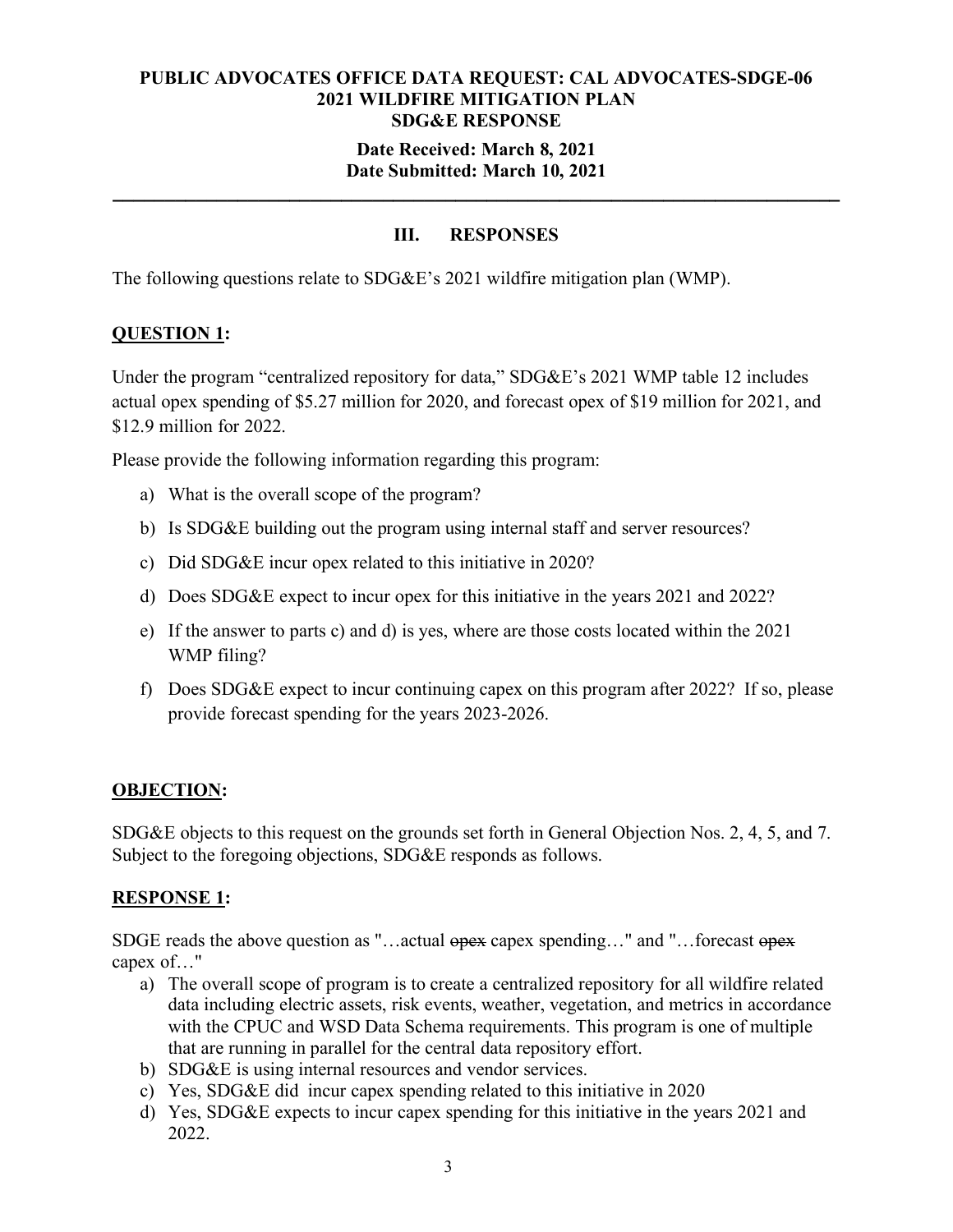## **Date Received: March 8, 2021 Date Submitted: March 10, 2021**

**\_\_\_\_\_\_\_\_\_\_\_\_\_\_\_\_\_\_\_\_\_\_\_\_\_\_\_\_\_\_\_\_\_\_\_\_\_\_\_\_\_\_\_\_\_\_\_\_\_\_\_\_\_\_\_\_\_\_\_\_\_\_\_\_\_\_\_\_\_\_**

- e) For SDG&E's WMP 2021 Filing, Table 12 under Initiative activity states "Wildfire mitigation personnel" with \$555 thousand for 2021 and \$1.77 million for 2022 allocated for Data Governance
- f) SDG&E plans to continue these activities after 2022 and anticipates spending \$4.6M in 2023, and \$4.6M in 2024. Forecasting for 2025-2026 has not yet been performed.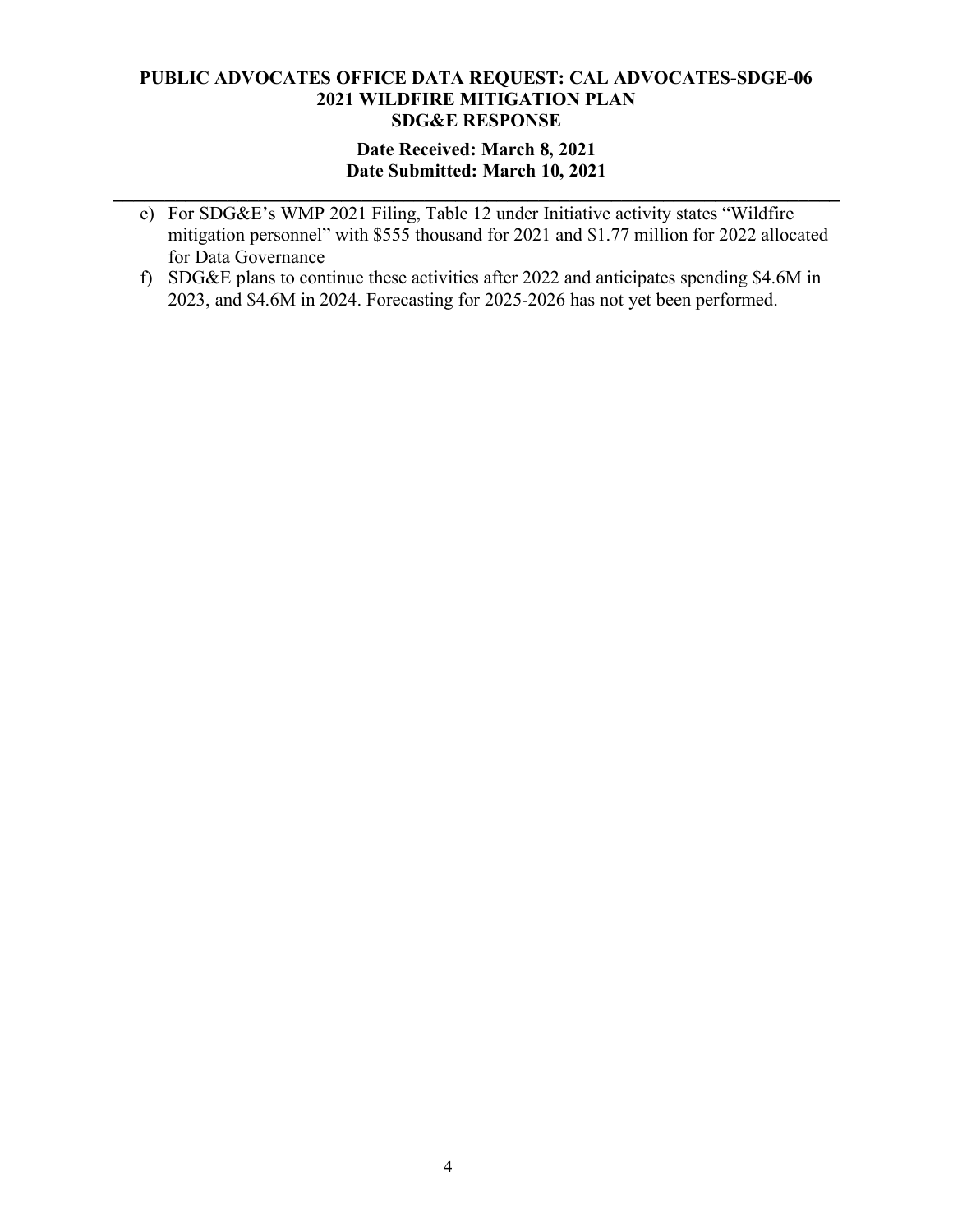### **Date Received: March 8, 2021 Date Submitted: March 10, 2021**

**\_\_\_\_\_\_\_\_\_\_\_\_\_\_\_\_\_\_\_\_\_\_\_\_\_\_\_\_\_\_\_\_\_\_\_\_\_\_\_\_\_\_\_\_\_\_\_\_\_\_\_\_\_\_\_\_\_\_\_\_\_\_\_\_\_\_\_\_\_\_**

# **QUESTION 2:**

Under the program "documentation and disclosure of wildfire-related data and algorithms," table 12 includes actual opex spending of \$2.2 million for 2020, and forecast opex of \$3.7 million for 2021, and \$3.7 million for 2022.

Please provide the following information regarding this program:

- a) What is the overall scope of the program?
- b) Is SDG&E building out the program using internal staff and server resources?
- c) Did SDG&E incur opex related to this initiative in 2020?
- d) Does SDG&E expect to incur opex for this initiative in the years 2021 and 2022?
- e) If the answer to parts c) and d) is yes, where are those costs located within the 2021 WMP filing?
- f) Does SDG&E expect to incur continuing capex on this program after 2022? If so, please provide forecast spending for the years 2023-2026.

## **OBJECTION:**

SDG&E objects to this request on the grounds set forth in General Objection Nos. 2, 4, 5, and 7. Subject to the foregoing objections, SDG&E responds as follows.

## **RESPONSE 2:**

SDGE reads the above question as "...actual opex capex spending..." and "...forecast opex capex of…"

- a) The overall scope of program is to create a centralized repository for all wildfire related data with focus on automated calculation of WMP Performance Metrics (Resolution WSD-011 Attachment 2.3). This program is one of multiple that are running in parallel for the central data repository effort.
- b) SDG&E is using internal resources and vendor services.
- c) No, Did SDG&E did not incur capex spending related to this initiative in 2020
- d) Yes, SDG&E expects to incur capex spending for this initiative in the years 2021 and 2022
- e) In SDG&E's WMP 2021 Filing, Table 12 under Initiative activity states "Wildfire mitigation personnel" with \$555 thousand for 2021 and \$1.77 million for 2022 allocated for Data Governance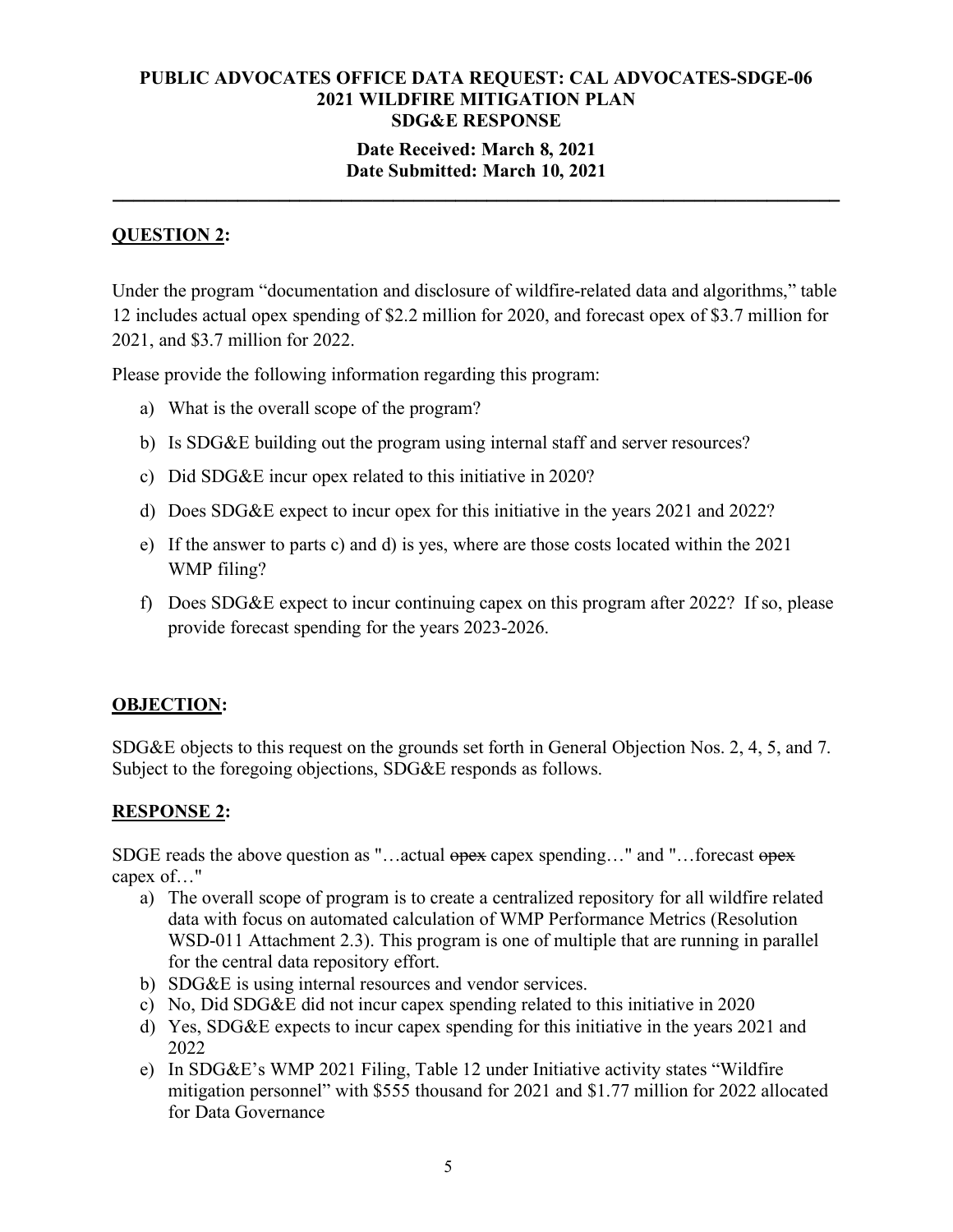### **Date Received: March 8, 2021 Date Submitted: March 10, 2021**

**\_\_\_\_\_\_\_\_\_\_\_\_\_\_\_\_\_\_\_\_\_\_\_\_\_\_\_\_\_\_\_\_\_\_\_\_\_\_\_\_\_\_\_\_\_\_\_\_\_\_\_\_\_\_\_\_\_\_\_\_\_\_\_\_\_\_\_\_\_\_**

f) No, at this time SDG&E does not anticipate capex spending to continue after 2022 for this program, unless there are requirement changes introduced to the WMP Performance Metrics (Resolution WSD-011 Attachment 2.3)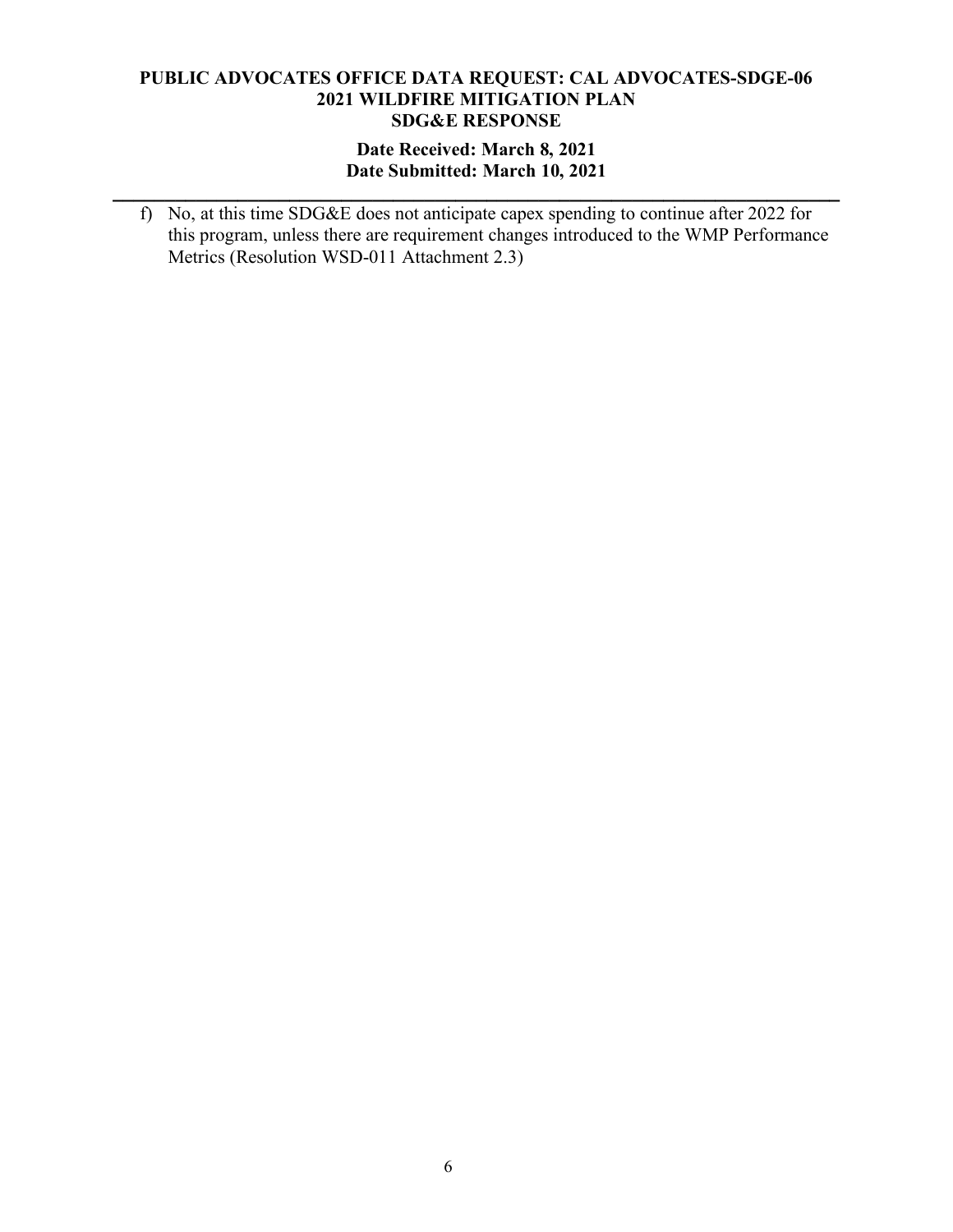### **Date Received: March 8, 2021 Date Submitted: March 10, 2021**

**\_\_\_\_\_\_\_\_\_\_\_\_\_\_\_\_\_\_\_\_\_\_\_\_\_\_\_\_\_\_\_\_\_\_\_\_\_\_\_\_\_\_\_\_\_\_\_\_\_\_\_\_\_\_\_\_\_\_\_\_\_\_\_\_\_\_\_\_\_\_**

# **QUESTION 3:**

The following table, taken from SDG&E's table 1 data, shows the total miles of detailed inspections completed in HFTD areas.

| Miles of detailed inspections        |     |     |     |     |     |      |  |
|--------------------------------------|-----|-----|-----|-----|-----|------|--|
| 2015<br>2017<br>2018<br>2019<br>2016 |     |     |     |     |     | 2020 |  |
| SDG&E                                | 756 | 880 | 692 | 510 | 680 | 760  |  |

- a) How does SDG&E determine how many miles of detailed inspections to perform each year on distribution facilities in HFTD areas? Please include specific factors considered.
- b) What factors contributed to SDG&E performing significantly fewer miles of detailed inspections in 2018 than in the other years between 2015 and 2020?

## **OBJECTION:**

SDG&E objects to this request on the grounds set forth in General Objection Nos. 2, 4, 5, and 7. Subject to the foregoing objections, SDG&E responds as follows.

## **RESPONSE 3:**

- a) All of SDG&E's poles have a 5-cycle date (month and year) in our inspection and maintenance database. SDG&E endeavors to schedule inspections of these poles in an efficient manner, and tend to group them close by proximity, regardless of the HFTD boundaries.
- b) The fewer miles of detailed inspections in 2018 is the by-product of how SDG&E grouped and scheduled the inspections of poles.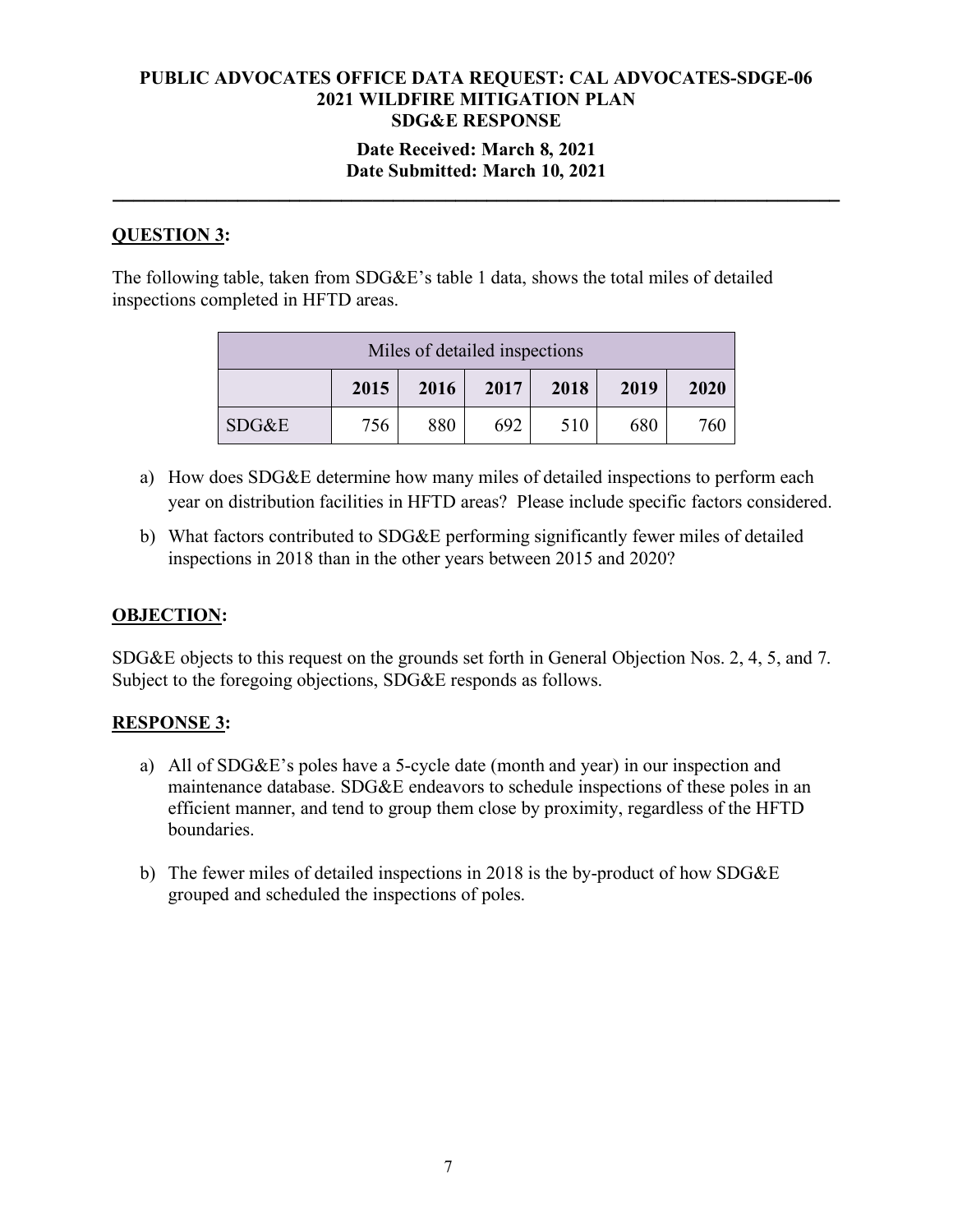### **Date Received: March 8, 2021 Date Submitted: March 10, 2021**

**\_\_\_\_\_\_\_\_\_\_\_\_\_\_\_\_\_\_\_\_\_\_\_\_\_\_\_\_\_\_\_\_\_\_\_\_\_\_\_\_\_\_\_\_\_\_\_\_\_\_\_\_\_\_\_\_\_\_\_\_\_\_\_\_\_\_\_\_\_\_**

## **QUESTION 4:**

In table 11 at line 1.c, SDG&E provides the "Duration of PSPS events (total)," and states that this is calculated through "Customer hours per year." SDG&E reports that customers experienced a total of 197 hours in 2020, and forecast a total of 183 hours in 2021.

- a) How did SGD&E calculate these figures? Are the figures provided on an average per customer basis? Does this include customers outside of the HFTD?
- b) Please provide the total number of customer-hours of PSPS events per year for each column of table 1, calculated on a total basis and consistent with SDG&E's calculations for "Customer hours of planned outages including PSPS (total)" and "Customer hours of unplanned outages, not including PSPS (total)."

## **OBJECTION:**

SDG&E objects to this request on the grounds set forth in General Objection Nos. 2, 4, 5, and 7. Subject to the foregoing objections, SDG&E responds as follows.

## **RESPONSE 4:**

- a) Originally filed in Table 11, metric 1.c. represented the total duration (in hours) of all PSPS events, not customer hours. On February 23, 2021, in response to WSD - SDGE DR1, SDG&E submitted revisions to Table 11. These revisions included a correction of metric 1.c to represent the total outage customer hours for all customers. These values include all PSPS outages regardless of HFTD boundaries. Subsequent to the 2/23/21 Table 11 revisions, SDG&E submitted a comprehensive Table 11 with additional changes to other tables on March 4, 2021. That document should be referenced moving forward.
- b) Please refer to "Attachment B WMP Tables 1-12\_Revised 03-04-2021" for the requested metrics, "Customer hours of planned outages including PSPS (total)" and "Customer hours of unplanned outages, not including PSPS (total)."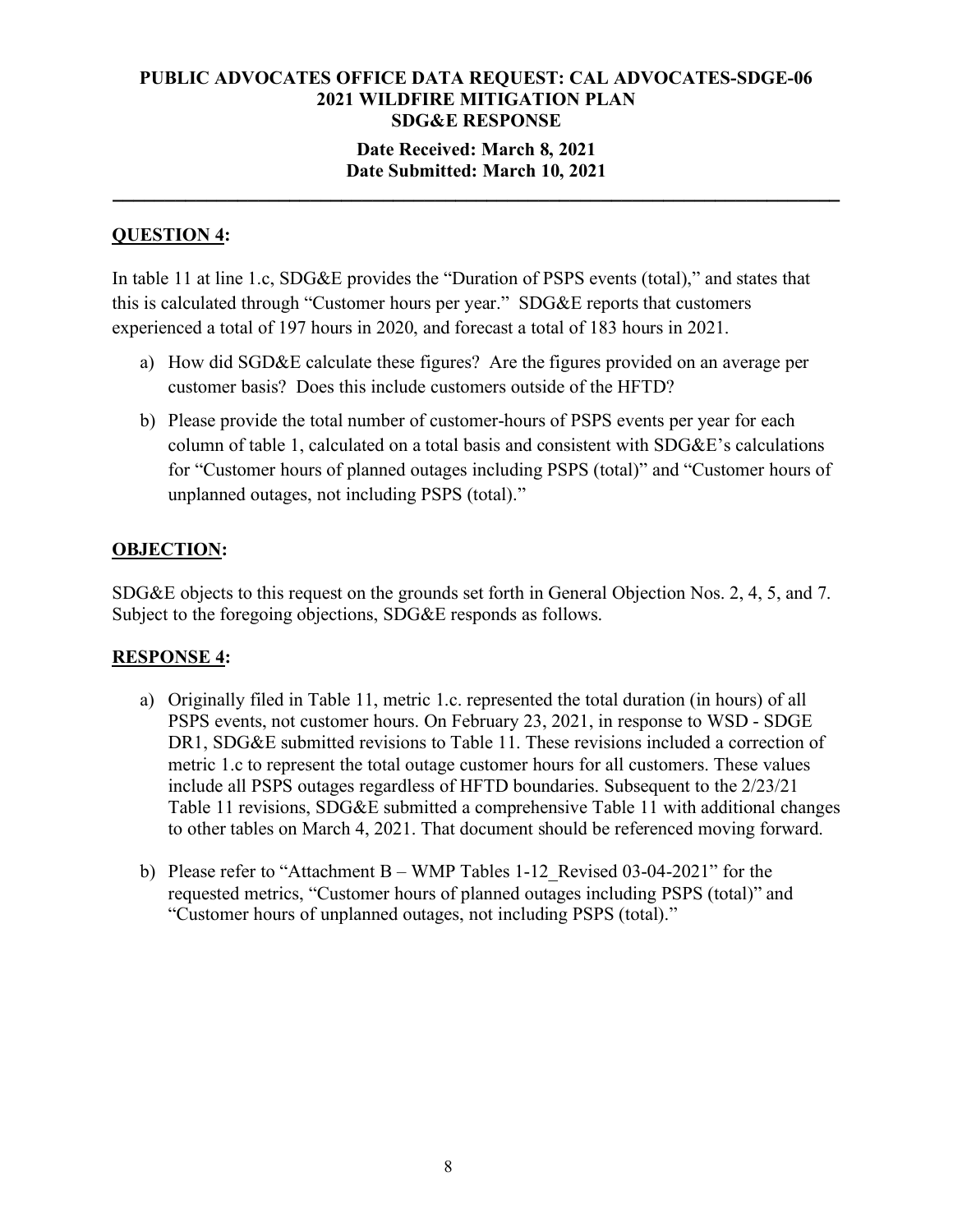### **Date Received: March 8, 2021 Date Submitted: March 10, 2021**

**\_\_\_\_\_\_\_\_\_\_\_\_\_\_\_\_\_\_\_\_\_\_\_\_\_\_\_\_\_\_\_\_\_\_\_\_\_\_\_\_\_\_\_\_\_\_\_\_\_\_\_\_\_\_\_\_\_\_\_\_\_\_\_\_\_\_\_\_\_\_**

### **QUESTION 5:**

Regarding SDG&E's standby power program, described on pages 210-212 of SDG&E's 2021 WMP:

- a) Did SDG&E incur any operating expenses related to the Standby Power Program in 2020?
- b) Does SDG&E expect to incur any operating expenses related to the Standby Power Program in future years? If so, please provide your forecasts for 2021 and 2022.

#### **OBJECTION:**

SDG&E objects to this request on the grounds set forth in General Objection Nos. 2, 4, 5, and 7. Subject to the foregoing objections, SDG&E responds as follows.

#### **RESPONSE 5:**

- a. Yes, Standby Power Program incurred \$1.754M in operating expenses for 2020.
- b. Yes, SDGE forecasts to incur \$10.35M for 2021 and an additional \$10.35M for 2022 for the Standby Power Program.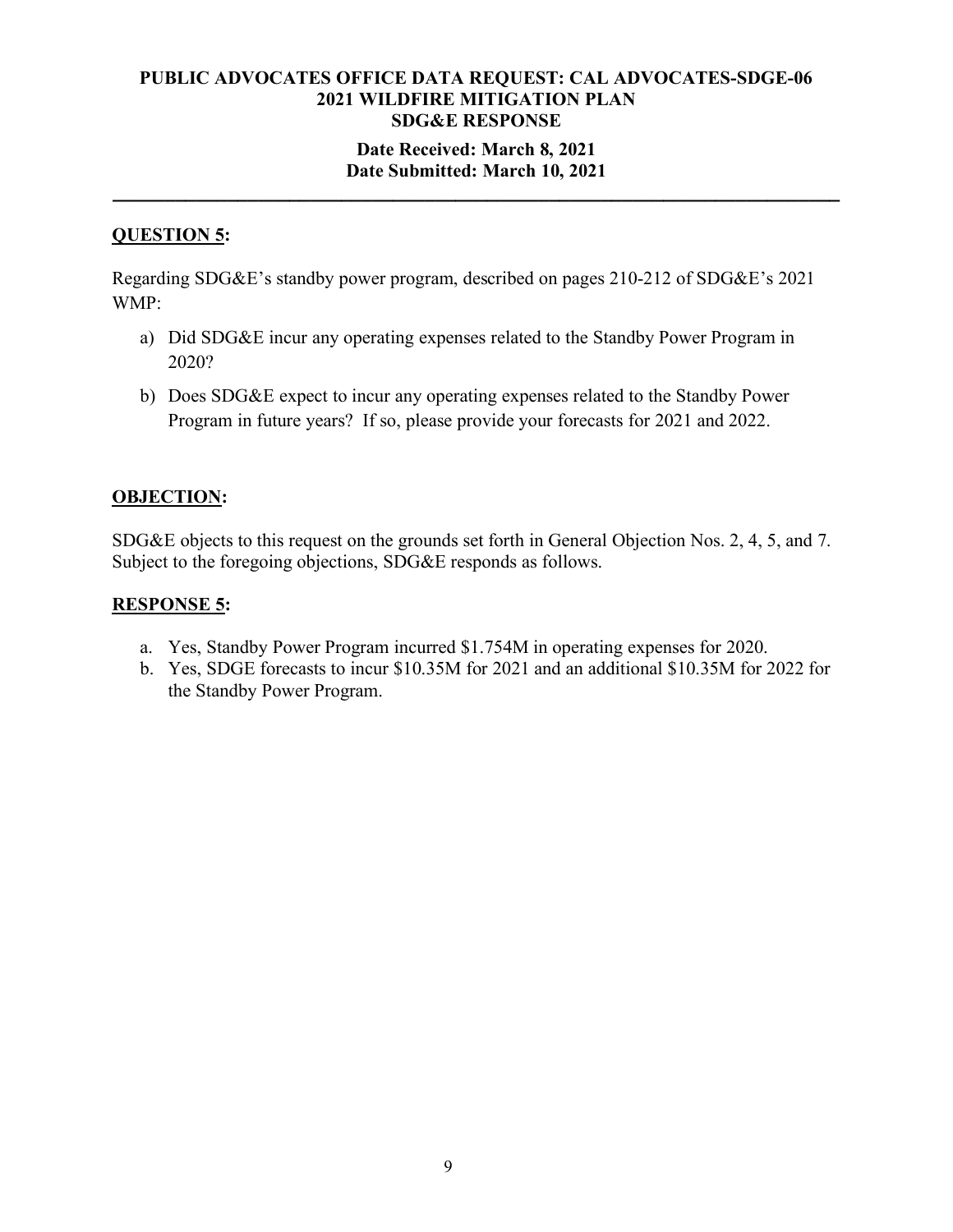### **Date Received: March 8, 2021 Date Submitted: March 10, 2021**

**\_\_\_\_\_\_\_\_\_\_\_\_\_\_\_\_\_\_\_\_\_\_\_\_\_\_\_\_\_\_\_\_\_\_\_\_\_\_\_\_\_\_\_\_\_\_\_\_\_\_\_\_\_\_\_\_\_\_\_\_\_\_\_\_\_\_\_\_\_\_**

## **QUESTION 6:**

Regarding table 1 of the non-spatial data submission for SDG&E's 2021 WMP filing:

SDG&E reports level 1 findings for "other" inspections in the HFTD area only that are greater than the service territory total for both Distribution and Transmission assets in all quarters of 2020. In other words, figure *1.f* is larger than *1.f.ii* across 2020, and figure *1.f.iii* is larger than *1.f.iv* across 2020.

- a) Please confirm the accuracy of these figures. If the figures are accurate, please explain how (i.e., how there are more "other" inspections in the HFTD territory than in SDG&E's total service territory).
- b) If is the figures are incorrect, please provide the accurate figures for lines *1.f*, *1.f.ii*, *1.f.iii*, and *1.f.iv* of WMP Table 1.

#### **OBJECTION:**

SDG&E objects to this request on the grounds set forth in General Objection Nos. 2, 4, 5, and 7. Subject to the foregoing objections, SDG&E responds as follows.

## **RESPONSE 6:**

6a – Transmission – The figures provided in the table are accurate for the transmission statistics. All finding counts provided in table 1 row 1.f.iii (HFTD) are less than or equal to the finding counts provided in table 1 row 1.f.iv (Total). See table below summarizing the findings provided in Table 1 for 2020.

|                      |                  | 01 2020   02 2020   03 2020   04 2020 |  |
|----------------------|------------------|---------------------------------------|--|
| Row 1.f.iii (HFTD)   | $\left( \right)$ |                                       |  |
| Row 1.f.iv $(Total)$ | 0.0              |                                       |  |

 $6b - Transmission - N/A$ 

6a &  $b$  – Distribution – The table should be updated with the numbers below.

| #       | Progress metric name       | 2015 | 2016 | 2017 | 2018 | 2019 | 2020 |
|---------|----------------------------|------|------|------|------|------|------|
| 1.f.ii. | Level 1 findings for other | 50.0 | 2.0  | 19.0 | 60.0 | 2.0  | 5.0  |
|         | inspections (list types of |      |      |      |      |      |      |
|         | "other" inspections in     |      |      |      |      |      |      |
|         | comments) - Distribution   |      |      |      |      |      |      |
|         | lines                      |      |      |      |      |      |      |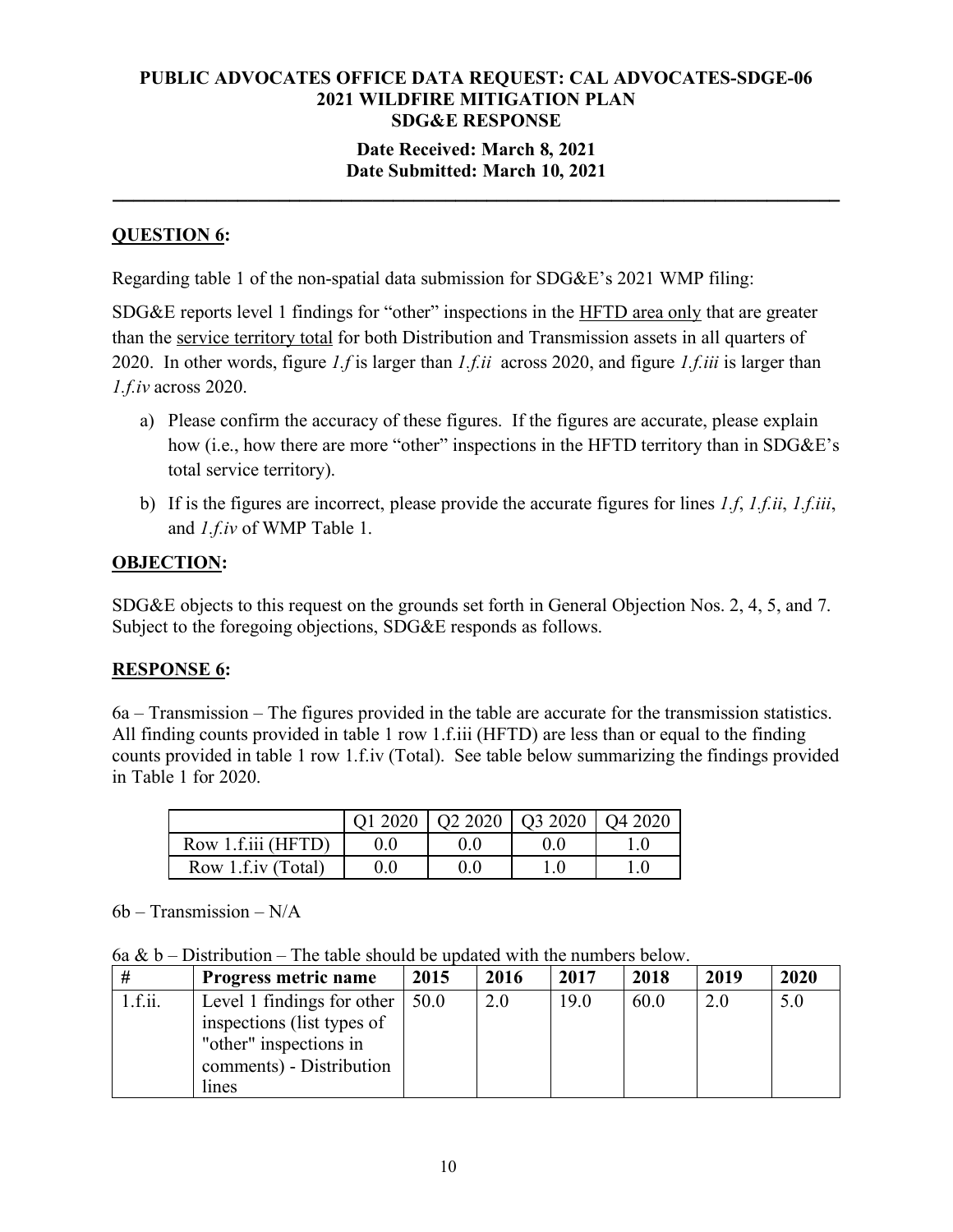### **Date Received: March 8, 2021 Date Submitted: March 10, 2021**

**\_\_\_\_\_\_\_\_\_\_\_\_\_\_\_\_\_\_\_\_\_\_\_\_\_\_\_\_\_\_\_\_\_\_\_\_\_\_\_\_\_\_\_\_\_\_\_\_\_\_\_\_\_\_\_\_\_\_\_\_\_\_\_\_\_\_\_\_\_\_**

# **QUESTION 7:**

Regarding table 1 of the non-spatial data submission for SDG&E's 2021 WMP filing:

SDG&E reports level 2 findings for "other" inspections in the HFTD area only greater than in the total service territory for both Distribution and Transmission assets in all quarters of 2020. In other words, figure *1.i* is larger than *1.i.ii* across 2020, and figure *1.i.iii* is larger than *1.i.iv*  across 2020.

- a) Please confirm the accuracy of these figures. If the figures are accurate, please explain how (i.e., how there are more "other" inspections in the HFTD territory than in SDG&E's total service territory).
- b) If this is incorrect, please provide the accurate figures for *1.i*, *1.i.ii*, *1.i.iii*, and *1.i.iv*.

## **OBJECTION:**

SDG&E objects to this request on the grounds set forth in General Objection Nos. 2, 4, 5, and 7. Subject to the foregoing objections, SDG&E responds as follows.

## **RESPONSE 7:**

7a – Transmission – The figures provided in the table are accurate for the transmission statistics. All finding counts provided in table 1 row 1.i.iii (HFTD) are less than or equal to the finding counts provided in table 1 row 1.i.iv (Total). See table below summarizing the findings provided in Table 1 for 2020.

|                            | $\vert$ Q1 2020 $\vert$ Q2 2020 $\vert$ Q3 2020 $\vert$ Q4 2020 |     |      |  |
|----------------------------|-----------------------------------------------------------------|-----|------|--|
| Row 1. <i>i.iii</i> (HFTD) |                                                                 |     | 10.0 |  |
| Row 1. <i>i.iv</i> (Total) |                                                                 | 2.0 |      |  |

 $7b - Transmission - N/A$ 

7a  $\& b$  – The table should be updated with the numbers below.

| #       | Progress metric name       | 2015  | 2016  | 2017  | 2018  | 2019  | 2020  |
|---------|----------------------------|-------|-------|-------|-------|-------|-------|
| 1.1.11. | Level 2 findings for other | 438.0 | 612.0 | 449.0 | 313.0 | 409.0 | 451.0 |
|         | inspections (list types of |       |       |       |       |       |       |
|         | "other" inspections in     |       |       |       |       |       |       |
|         | comments) - Distribution   |       |       |       |       |       |       |
|         | lines                      |       |       |       |       |       |       |